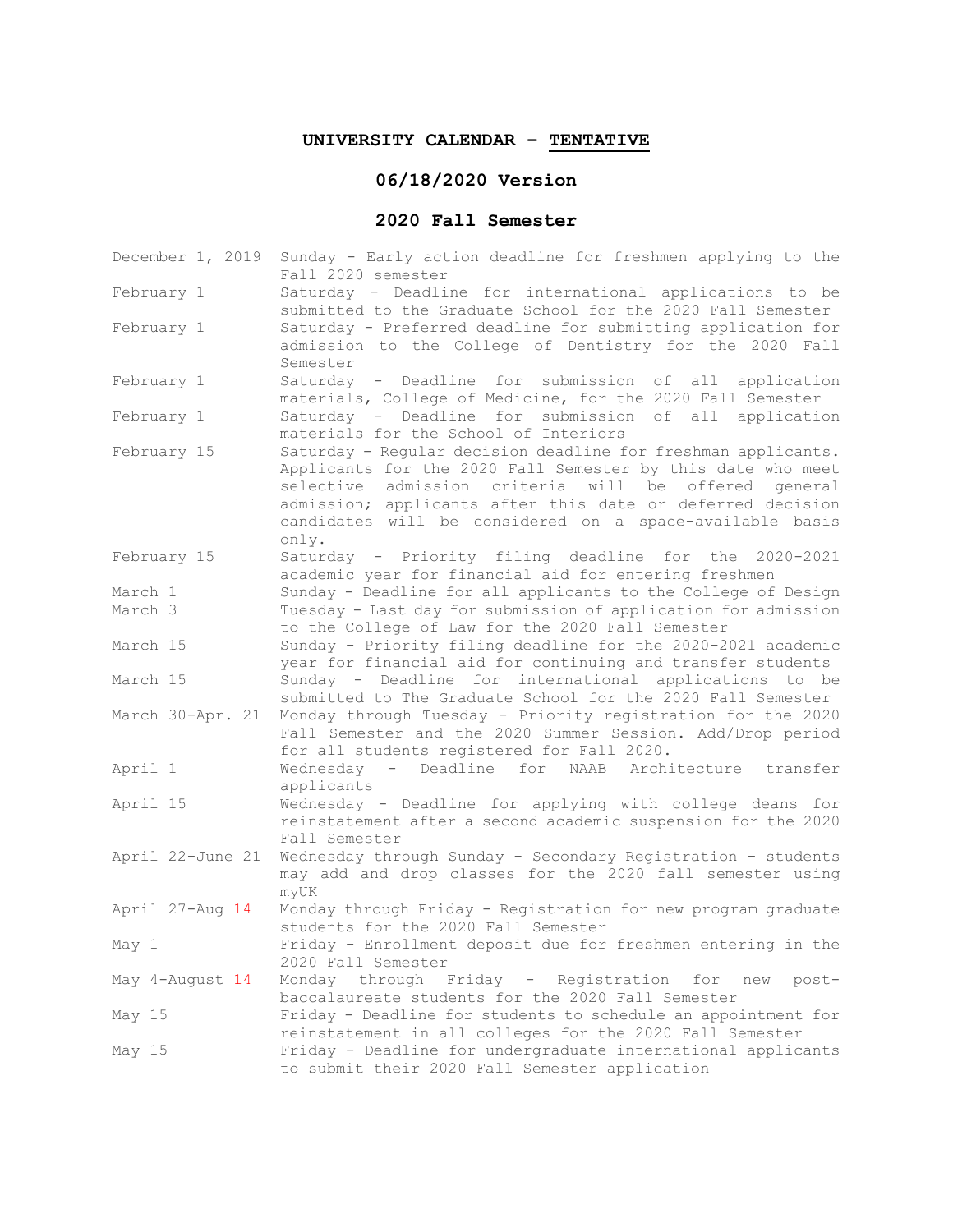| June 15                    | Monday - Earliest date to submit application for regular and<br>Early Decision Program admission, College of Medicine, for<br>the 2021 Fall Semester                                                                                                                                                             |
|----------------------------|------------------------------------------------------------------------------------------------------------------------------------------------------------------------------------------------------------------------------------------------------------------------------------------------------------------|
| June 15-July 17            | Monday through Friday - Summer "see blue" U Orientation for<br>new freshmen, transfer students, auditors, non-degree and<br>readmitted students enrolling for the 2020 Fall Semester                                                                                                                             |
| July 1                     | Wednesday - Deadline for readmission and transfer<br>undergraduate applicants to submit their Fall 2020 Semester<br>application                                                                                                                                                                                  |
| July 18-Aug. 16<br>July 24 | Saturday through Sunday - Add/Drop for registered students<br>Friday - Deadline for applying for admission to the Graduate<br>School for the 2020 Fall Semester                                                                                                                                                  |
| July 29                    | Wednesday - Last day for students in the Employee Educational<br>Program registered through August 5 to submit EEP form to<br>Human Resource Services to confirm 2020 registration and<br>tuition waiver                                                                                                         |
| July 30                    | Thursday - Last day for students in the Employee Educational<br>Program registered through August 6 to submit EEP form to<br>Human Resource Services to confirm 2020 Fall Semester<br>registration and tuition waiver                                                                                            |
| August 1                   | Saturday - Final deadline for submission of all required<br>documents to the Office of Admissions for undergraduate<br>admission for the 2020 Fall Semester, excluding freshmen who<br>will be considered on a space-available basis                                                                             |
| August 1                   | Saturday - Deadline for application for Early Decision<br>Program, College of Medicine, for the 2021 Fall semester                                                                                                                                                                                               |
| August 14                  | Friday - "see blue" U Orientation and Registration for new<br>freshmen, transfer readmission, non-degree, and international<br>students who have been cleared for admission but did not<br>priority register                                                                                                     |
| August 12-16               | Wednesday through Sunday - K Week for all new undergraduate<br>students                                                                                                                                                                                                                                          |
| August 14-19               | Friday through Wednesday - Approved time period for students<br>to change academic majors (note: please check with college<br>for admission deadline)                                                                                                                                                            |
| August 15                  | Saturday - Payment deadline of registration fees and/or<br>housing and dining fees - if total amount due is not paid as<br>indicated on the account statement, a late payment fee of 1.5<br>percent of the amount past due will be assessed                                                                      |
| August 16                  | Sunday - Last day a student may officially drop a course or<br>cancel registration with the University Registrar for a full<br>refund of tuition and fees                                                                                                                                                        |
| August 17                  | Monday - First day of classes                                                                                                                                                                                                                                                                                    |
| August 17-21               | Monday through Friday - Late registration for returning<br>students who did not priority register and new applicants<br>cleared late for admission. A late fee is assessed students<br>who register late.                                                                                                        |
| August 21                  | Friday - Last day to officially withdraw from the University<br>or reduce course load and receive an 80 percent refund                                                                                                                                                                                           |
| August 21<br>August 26     | Friday - Last day to add a class for the 2020 Fall Semester<br>Wednesday - Last day for students in the Employee Educational<br>Program who registered and/or changed schedules after August<br>5 to submit EEP form to Human Resource Services to confirm<br>2020 Fall Semester registration and tuition waiver |
| Septeml<br>September 8     | Monday - Labor Day - Academic Holiday<br>Tuesday - Last day to drop a course without it appearing on                                                                                                                                                                                                             |
|                            | the student's transcript                                                                                                                                                                                                                                                                                         |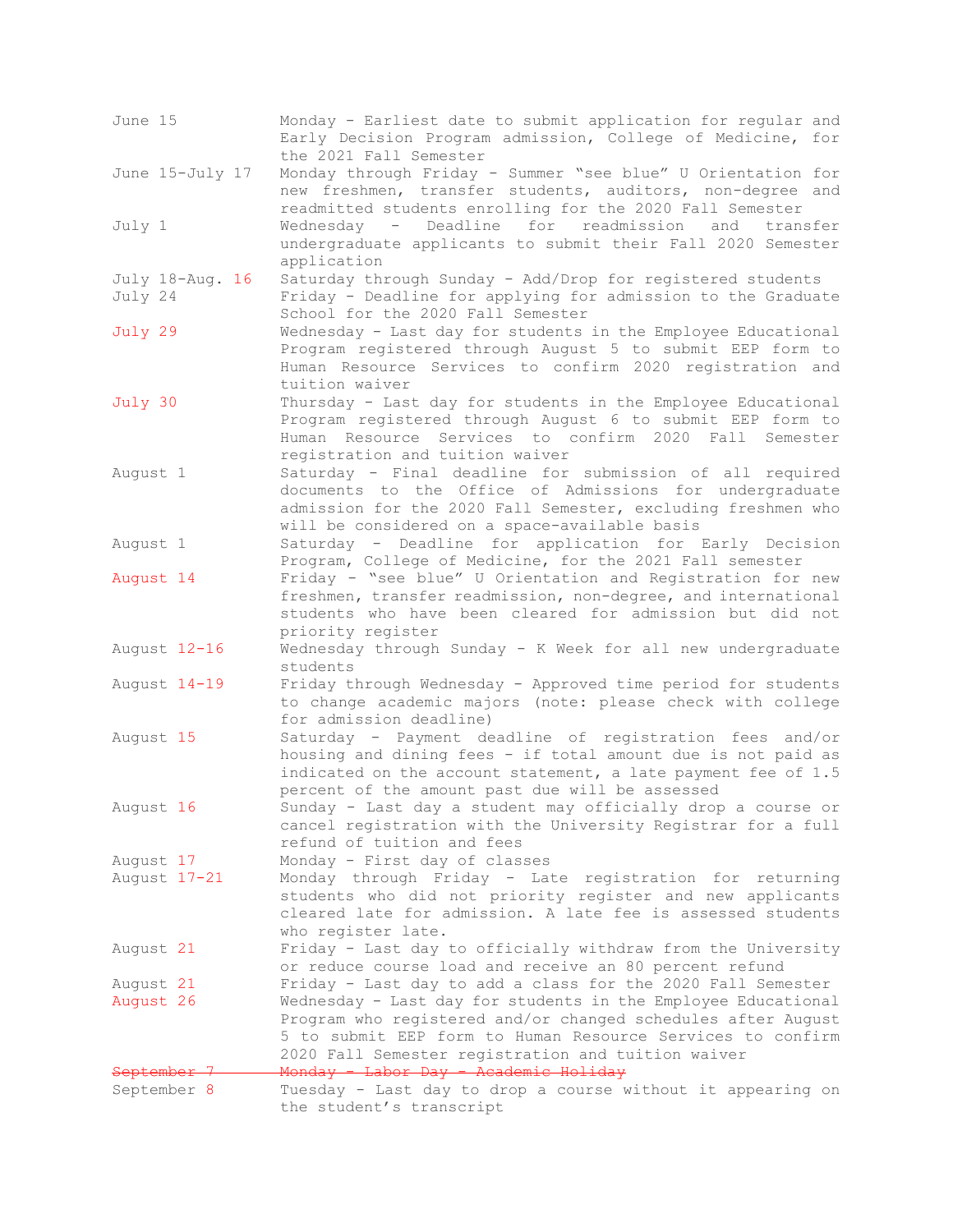| September 8                   | Tuesday - Last day to change grading option (pass/fail to<br>letter grade or letter grade to pass/fail; credit to audit or<br>audit to credit)                                                                                                        |  |  |  |  |  |  |  |
|-------------------------------|-------------------------------------------------------------------------------------------------------------------------------------------------------------------------------------------------------------------------------------------------------|--|--|--|--|--|--|--|
| September 13                  | Sunday - Last day for doctoral candidates for a December<br>degree to submit a Notification of Intent to schedule a final<br>examination in The Graduate School                                                                                       |  |  |  |  |  |  |  |
| September 14                  | Monday - Last day to officially withdraw from the University<br>or reduce course load and receive a 50 percent refund                                                                                                                                 |  |  |  |  |  |  |  |
| September 15                  | Tuesday - Payment deadline of registration fees and/or<br>housing and dining fees - if total amount due is not paid as<br>indicated on the account statement, a late payment                                                                          |  |  |  |  |  |  |  |
| September 17                  | Thursday - Deadline for submission of application and all<br>required documents to the Office of Undergraduate Admission<br>and University Registrar for change of residency status for<br>2020 Fall Semester                                         |  |  |  |  |  |  |  |
| October <sub>8</sub>          | Thursday - Deadline for submission of application and all<br>required documents to the Office of Admissions<br>for<br>undergraduate applicants planning to attend November "see<br>blue" U Orientation (including registration for spring<br>classes) |  |  |  |  |  |  |  |
| Oct $12 - Nov 6$              | Monday through Friday - Students are prohibited from changing<br>academic majors                                                                                                                                                                      |  |  |  |  |  |  |  |
| October 12                    | Monday - Midterm of 2020 Fall Semester                                                                                                                                                                                                                |  |  |  |  |  |  |  |
| October 12-26                 | Monday through Monday - Midterm Grading window is open. The<br>midterm grading window will close at midnight on October 26.                                                                                                                           |  |  |  |  |  |  |  |
| Oct $19 - Nov 6$              | Monday through Tuesday - Priority registration and add/drop<br>for the 2021 Spring Semester                                                                                                                                                           |  |  |  |  |  |  |  |
| October 19-20                 | Monday and Tuesday - Fall Break - Academic Holiday                                                                                                                                                                                                    |  |  |  |  |  |  |  |
| October 26                    | Monday - Last day to withdraw from the University or reduce<br>course load. Students can withdraw or reduce course load after<br>this date only for "urgent non-academic reasons."                                                                    |  |  |  |  |  |  |  |
| November 1                    | Sunday - Last day for filing an application for a December<br>2020 undergraduate or graduate degree online in myUK                                                                                                                                    |  |  |  |  |  |  |  |
| November 2                    | Monday - Deadline for completed AMCAS application, College of<br>Medicine, for the 2021 Fall Semester                                                                                                                                                 |  |  |  |  |  |  |  |
| November 3                    | Tuesday - Presidential Election - Academic Holiday                                                                                                                                                                                                    |  |  |  |  |  |  |  |
| November 5                    | Thursday - Last day candidates for a December 2020 degree can<br>schedule a final examination in the Graduate School                                                                                                                                  |  |  |  |  |  |  |  |
| November 13                   | Friday - 2021 Spring Semester "see blue" U Orientation for<br>new and readmitted undergraduate students                                                                                                                                               |  |  |  |  |  |  |  |
| November 17                   | Tuesday - Deadline for submission of application and receipt<br>of all materials for admission, readmission or transfer to<br>the College of Law for the 2021 Spring Semester                                                                         |  |  |  |  |  |  |  |
| November 19-24<br>November 19 | Thursday through Tuesday - Dead Week<br>Thursday - Last day candidates for a December 2020 degree can<br>sit for a final examination                                                                                                                  |  |  |  |  |  |  |  |
| November 20                   | Friday - Last day for candidates for a December 2020 degree<br>to have thesis/dissertation (EDT) accepted by the Graduate                                                                                                                             |  |  |  |  |  |  |  |
| Nov. 23-Dec. 7                | School for those students who first submitted December 11<br>Monday through Monday - Final Grading window is open. The                                                                                                                                |  |  |  |  |  |  |  |
|                               | final deadline for submission of grades online in the grading<br>portal is 5:00 p.m., December 7.                                                                                                                                                     |  |  |  |  |  |  |  |
| November 24                   | Tuesday - Last day of classes                                                                                                                                                                                                                         |  |  |  |  |  |  |  |
| November 25-28<br>November 30 | Wednesday through Saturday - Thanksgiving - Academic Holidays<br>Monday - Reading Day - Classes do NOT meet                                                                                                                                           |  |  |  |  |  |  |  |